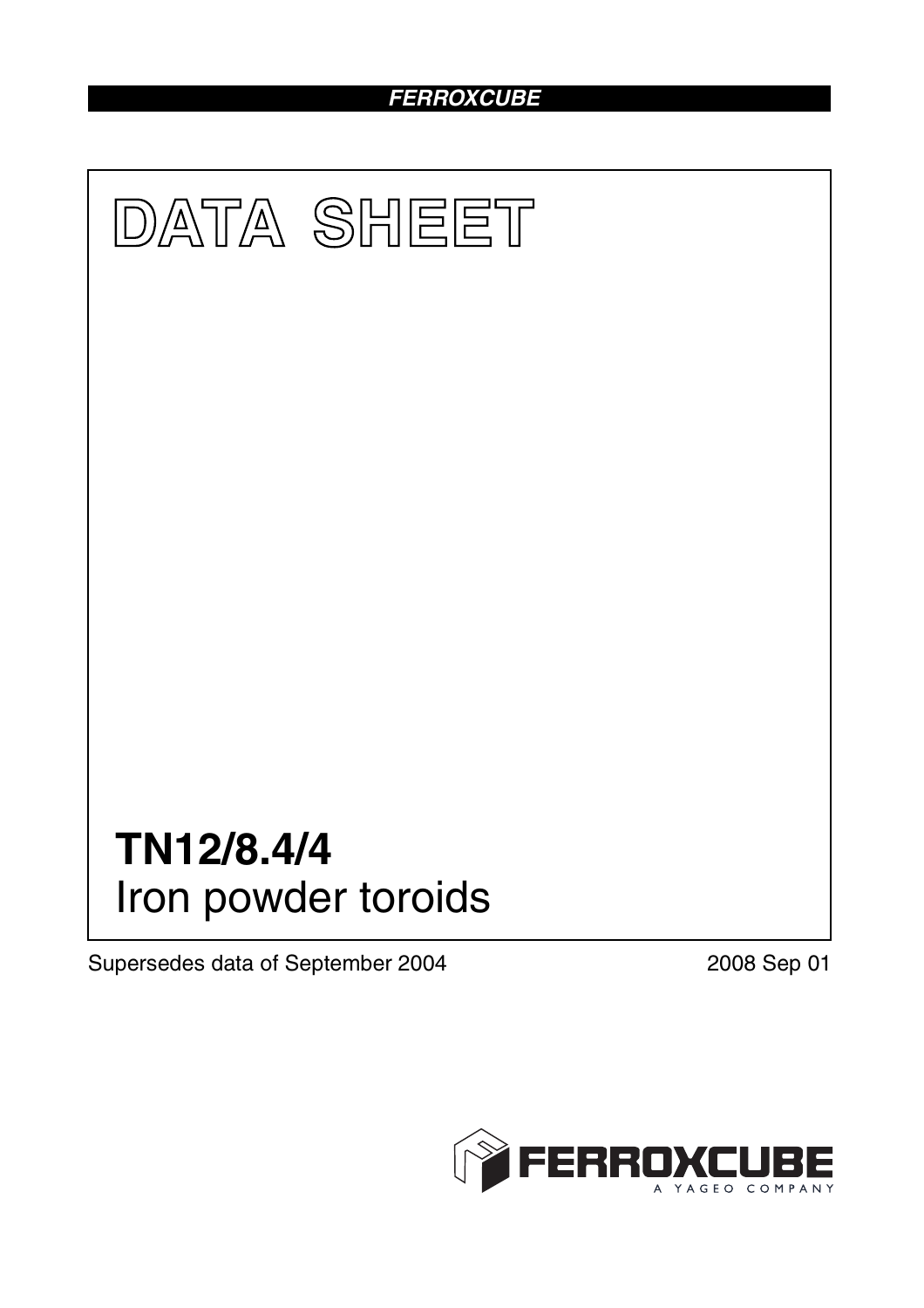## Iron powder toroids TN12/8.4/4

#### **RING CORES (TOROIDS)**

#### **Effective core parameters**

| <b>SYMBOL</b>  | <b>PARAMETER</b> | <b>VALUE</b> | <b>UNIT</b>     |
|----------------|------------------|--------------|-----------------|
| $\Sigma(I/A)$  | core factor (C1) | 3.30         | $mm-1$          |
| $V_{\rm e}$    | effective volume | 290          | mm <sup>3</sup> |
| l <sub>e</sub> | effective length | 30.9         | mm              |
|                | effective area   | 9.37         | mm <sup>2</sup> |
| m              | mass of core     | $\approx$ 2  | g               |

#### **Coating**

The cores are coated with polyamide 11 (PA11), flame retardant in accordance with *"UL 94V-2"*; UL file number E 45228 (M).

The colour is white.

Maximum operating temperature is 160 °C.

#### **Isolation voltage**

DC isolation voltage: 1500 V.

Contacts are applied on the edge of the ring core, which is also the critical point for the winding operation.

#### **Ring core data**

| <b>GRADE</b>     | $A_{L}$<br>(nH)  | μi           | <b>TYPE NUMBER</b> |
|------------------|------------------|--------------|--------------------|
| $2P40$ sup       | $15 + 10\%$      | $\approx 40$ | TN12/8/4.4-2P40    |
| 2P50 sup         | $19 + 10%$       | $\approx 50$ | TN12/8/4.4-2P50    |
| 2P65 sup         | $25 + 10%$       | ≈65          | TN12/8/4.4-2P65    |
| 2P80 sup         | $31 + 10%$       | $\approx 80$ | TN12/8/4.4-2P80    |
| 2P90<br>$[\sup]$ | $33 + 10/ - 15%$ | $\approx 90$ | TN12/8/4.4-2P90    |